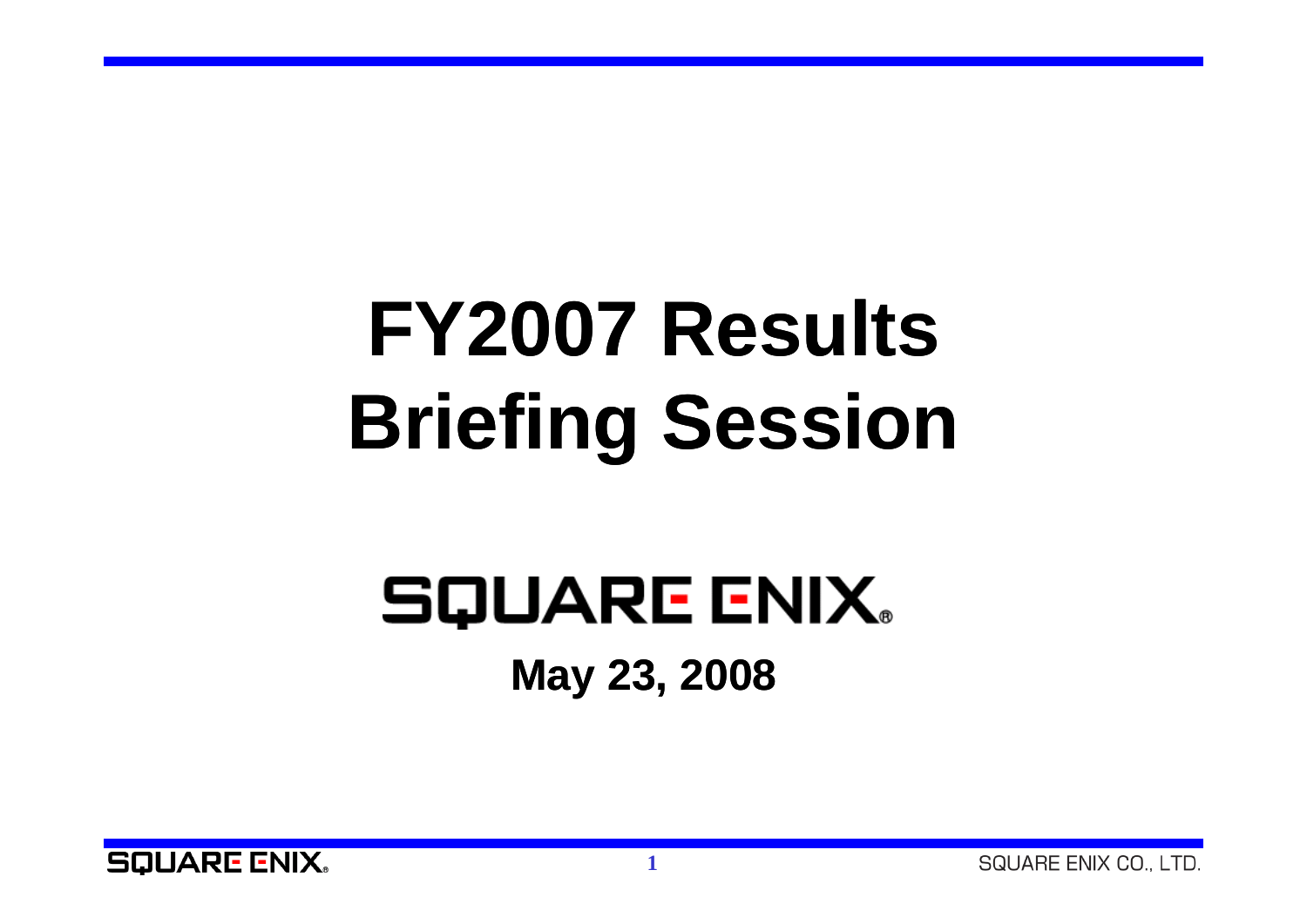Statements made in this document with respect to SQUARE ENIX CO., LTD. and consolidated subsidiaries' (together, "SQUARE ENIX") plans, estimates, strategies and beliefs, including any forecasts or projections, are forward-looking statements about the future performance of SQUARE ENIX.

These statements are based on management's assumptions and beliefs in light of information available to it at the time these material were drafted and, therefore, the reader should not place undue reliance on them. Also, the reader should not assume that statements made in this document will remain accurate or operative at a later time.

A number of factors could cause actual results to be materially different from and worse than those discussed in forward-looking statements. Such factors include, but not limited to:

- 1. changes in economic conditions affecting our operations;
- 2. fluctuations in currency exchange rates, particularly with respect to the value of the Japanese yen, the U.S. dollar and the Euro;
- 3. our ability to continue to win acceptance of our products and services, which are offered in highly competitive markets characterized by the continuous introduction of new products and services, rapid developments in technology, and subjective and changing consumer preferences;
- 4. our ability to expand internationally successfully with a focus on our digital content business, online game business and mobilephone content business; and
- 5. regulatory developments and changes and our ability to respond and adapt to those changes.

The forward-looking statements regarding earnings contained in these materials were valid at the time these materials were drafted. SQUARE ENIX assumes no obligation to update or revise any forward-looking statements, including forecasts or projections, whether as a result of new information, subsequent events or otherwise.

The financial information presented in this document is prepared according to generally accepted accounting principles in Japan.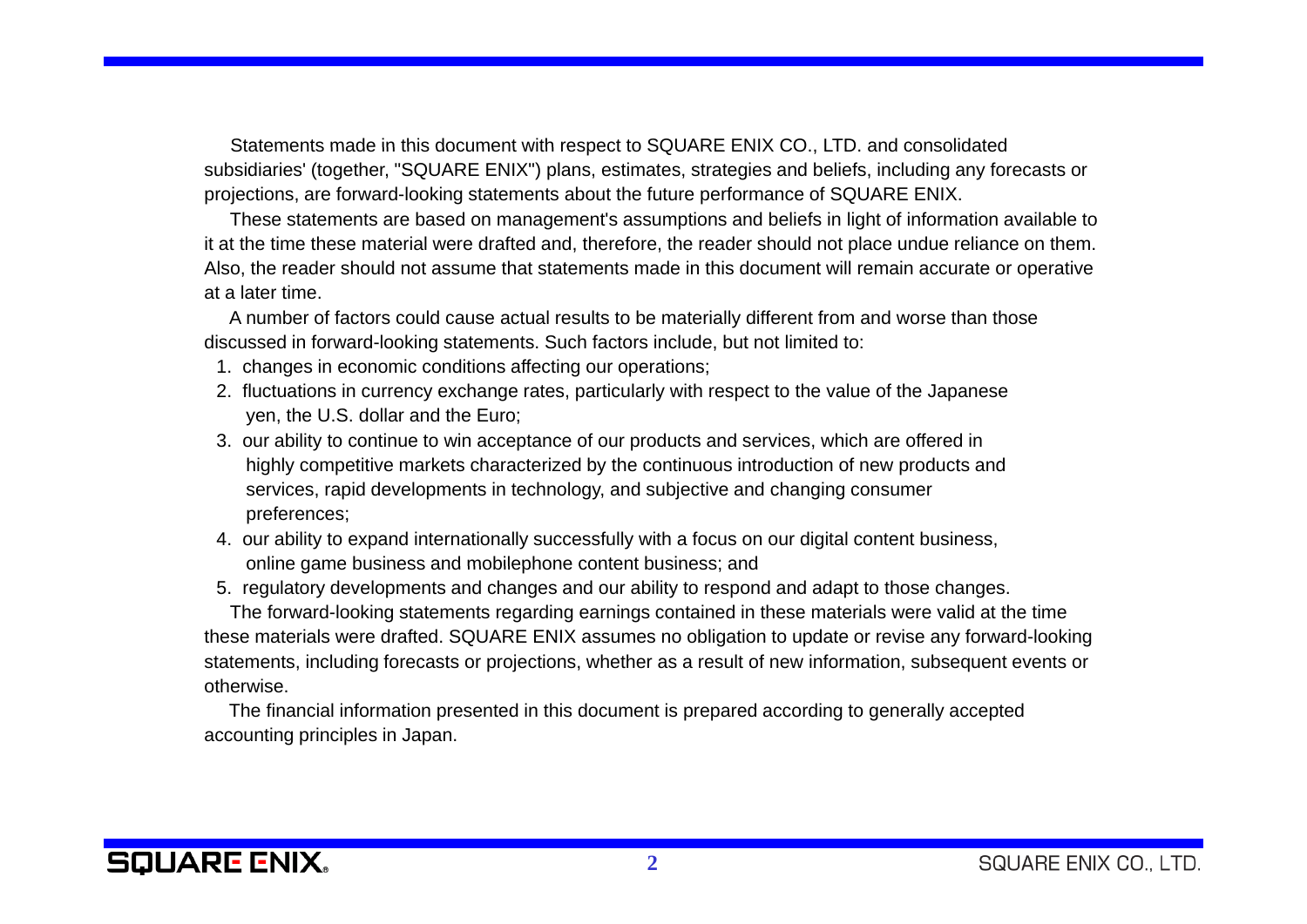## **1 FY2007 1. FY2007\* Financial Results**

**\*FY2007 = Fiscal Year Ended March 31, 2008**

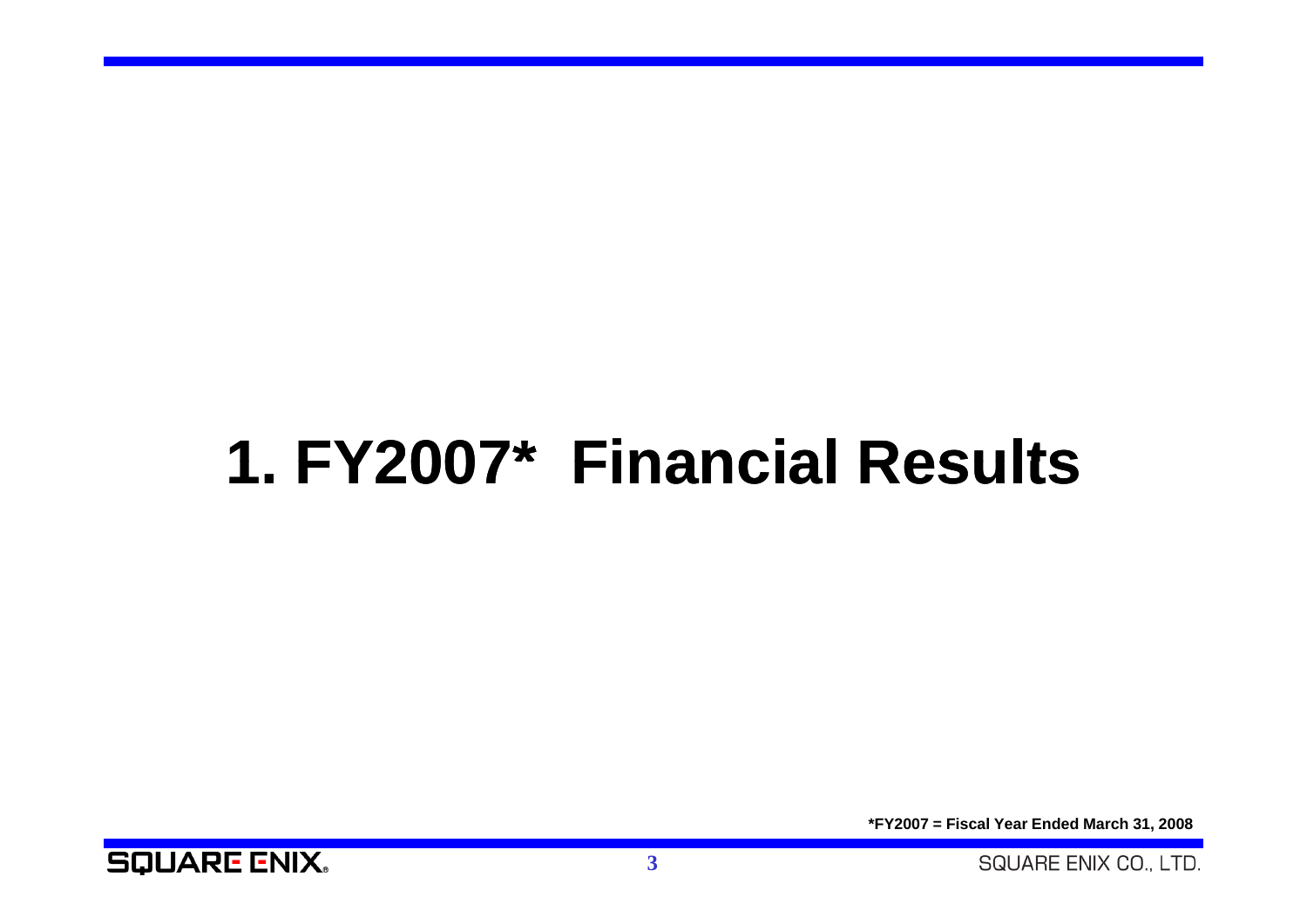### **FY2007 Results – Consolidated**

**Millions of Yen** 

|              |                              | <b>FY2006</b>        |         | <b>FY2007</b>        |      |           |
|--------------|------------------------------|----------------------|---------|----------------------|------|-----------|
|              |                              | ended March 31, 2007 | %       | ended March 31, 2008 | %    | Change    |
|              | <b>Current Assets</b>        | 146,608              | 68%     | 155,730              | 73%  | 9,122     |
|              | <b>Fixed Assets</b>          | 69,071               | 32%     | 56,404               | 27%  | (12, 667) |
|              | <b>Total</b>                 | 215,679              | $100\%$ | 212,134              | 100% | (3, 545)  |
|              | <b>Current Liabilities</b>   | 32,404               | 15%     | 23,082               | 11%  | (9, 322)  |
|              | <b>Long-term Liabilities</b> | 52,635               | 24%     | 40,858               | 19%  | (11, 777) |
|              | <b>Total Liabilities</b>     | 85,040               | 39%     | 63,940               | 30%  | (21, 100) |
|              | <b>Net Asset</b>             | 130,639              | 61%     | 148,193              | 70%  | 17,554    |
| <b>Total</b> |                              | 215,679              | $100\%$ | 212,134              | 100% | (3, 545)  |
|              | Number of Employees          | 3,164                |         | 2,973                | ۰.   | (191)     |

Note: Employees = Permanent employees + Contract employees

**Millions of Yen** 

|                               | <b>FY2006</b> |                | <b>FY2007</b> |                |           |
|-------------------------------|---------------|----------------|---------------|----------------|-----------|
|                               |               | %              |               | %              | Change    |
| <b>Net Sales</b>              | 163,472       | $100\%$        | 147,516       | 100%           | (15, 956) |
| <b>Operating Income</b>       | 25,916        | 16%            | 21,520        | 15%            | (4, 396)  |
| <b>Ordinary Income</b>        | 26,241        | 16%            | 18,864        | 13%            | (7, 377)  |
| Net Income                    | 11,619        | 7%             | 9,196         | 6%             | (2, 423)  |
| Depreciation and Amortization | 11,115        | $\blacksquare$ | 9,933         | $\mathbf{m}$   | (1, 182)  |
| <b>Capital Expenditure</b>    | 11,360        | $\blacksquare$ | 6,952         | $\blacksquare$ | (4, 408)  |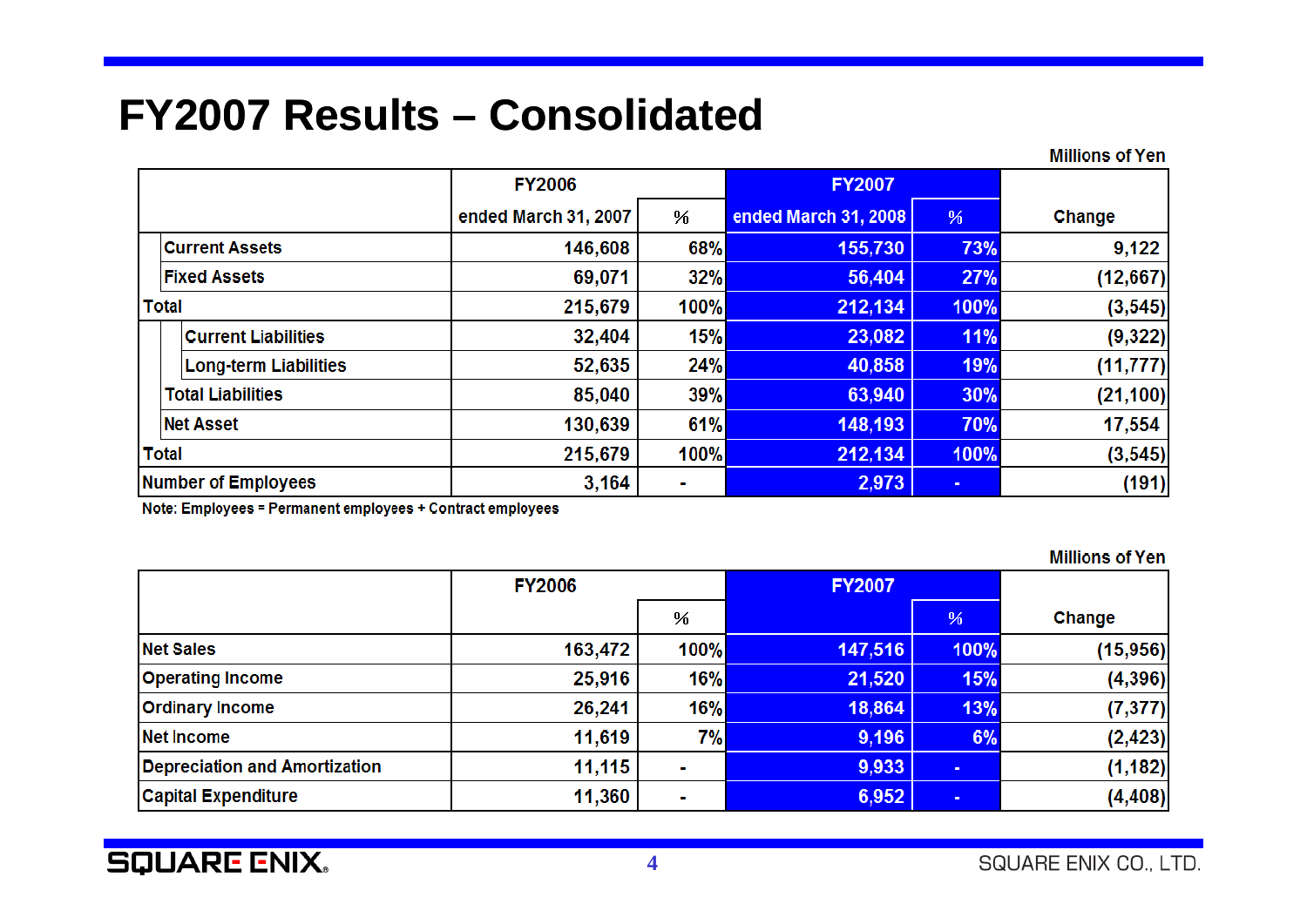### FY2007 Results by Segment - Consolidated

#### 1. FY2007

#### **Millions of Yen**

|                           | Games<br>(offline) | Games<br>(online) | <b>Mobile Phone</b><br>Content | <b>Publication</b> | <b>Amusement</b> | <b>Others</b> | <b>Eliminations</b><br>or unallocated | Total   |
|---------------------------|--------------------|-------------------|--------------------------------|--------------------|------------------|---------------|---------------------------------------|---------|
| <b>Net Sales</b>          | 41,588             | 12,098            | 6,579                          | 11,158             | 69,104           | 9,005         | (2,017)                               | 147,516 |
| <b>Operating Expenses</b> | 32,705             | 6,218             | 4,820                          | 7.532              | 65,974           | 5,681         | 3,064                                 | 125,996 |
| <b>Operating Income</b>   | 8,882              | 5,880             | 1,758                          | 3,626              | 3,129            | 3,324         | (5,082)                               | 21,520  |
| <b>Operating Margin</b>   | 21.4%              | 48.6%             | 26.7%                          | 32.5%              | 4.5%             | 36.9%         |                                       | 14.6%   |

2. FY2006

**Millions of Yen** 

|                           | Games<br>(offline) | Games<br>(online) | <b>Mobile Phone</b><br>Content | <b>Publication</b> | Amusement | <b>Others</b> | <b>Eliminations</b><br>or unallocated | Total   |
|---------------------------|--------------------|-------------------|--------------------------------|--------------------|-----------|---------------|---------------------------------------|---------|
| <b>Net Sales</b>          | 51,316             | 13,660            | 7,767                          | 11,208             | 75,702    | 3,978         | (161)                                 | 163,472 |
| <b>Operating Expenses</b> | 34,968             | 6,893             | 4,753                          | 7,604              | 76,054    | 2,666         | 4,614                                 | 137,555 |
| <b>Operating Income</b>   | 16,348             | 6,767             | 3,013                          | 3,603              | (351)     | 1,311         | (4,776)                               | 25,916  |
| <b>Operating Margin</b>   | 31.9%              | 49.5%             | 38.8%                          | 32.1%              | $(0.5\%)$ | 33.0%         |                                       | 15.9%   |

3. Change  $(1 - 2)$ 

**Millions of Yen** 

|                           | Games<br>(offline) | Games<br>(online) | <b>Mobile Phone</b><br>Content | <b>Publication</b> | Amusement | <b>Others</b> | <b>Eliminations</b><br>or unallocated | Total     |
|---------------------------|--------------------|-------------------|--------------------------------|--------------------|-----------|---------------|---------------------------------------|-----------|
| <b>Net Sales</b>          | (9,728)            | (1, 562)          | (1, 188)                       | (50)               | (6, 598)  | 5,027         | (1, 856)                              | (15,956)  |
| <b>Operating Expenses</b> | (2, 263)           | (675)             | 67                             | (72)               | (10,080)  | 3,015         | (1, 550)                              | (11, 559) |
| <b>Operating Income</b>   | 7,466              | (887)             | (1, 255)                       | 23                 | 3,480     | 2,013         | (306)                                 | (4, 396)  |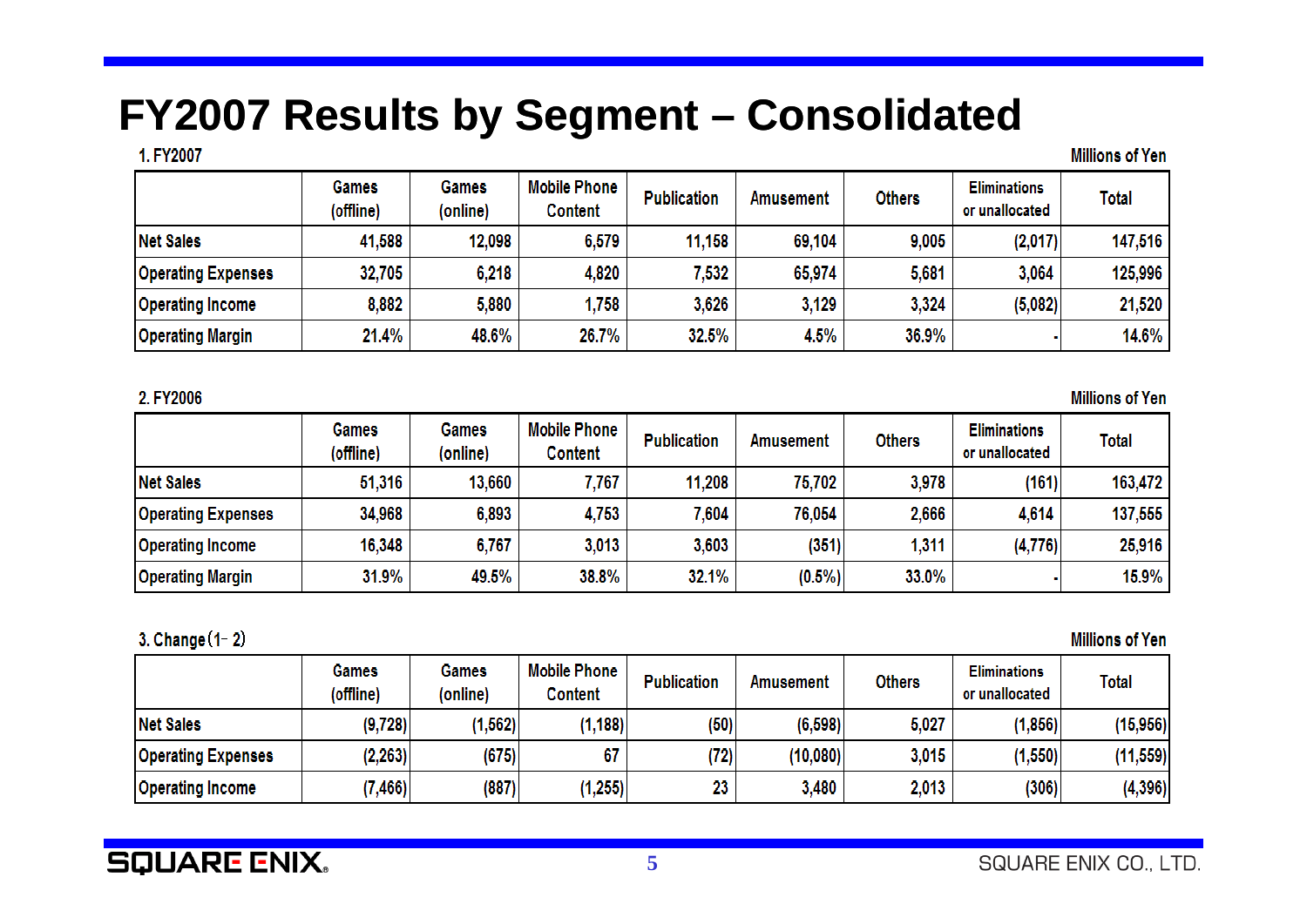#### **FY2007 Results – Sales by Region**

**Millions of Yen Region FY2006 FY2007**  $\%$  $\%$ Change 77%  $125,144$  $(704)$ Japan 125,848 85% 23,801 13,358  $(10, 443)$ **North America** 15%  $9%$ 12,271  $7%$ **Europe (PAL)** 7,896  $(4, 375)$  $5%$  $1,551$  $1,118$  $(433)$  $1%$ Asia, etc.  $1%$ 

| Total | 163,472 100% |  | 147,516 100% |  | (15,956) |
|-------|--------------|--|--------------|--|----------|
|-------|--------------|--|--------------|--|----------|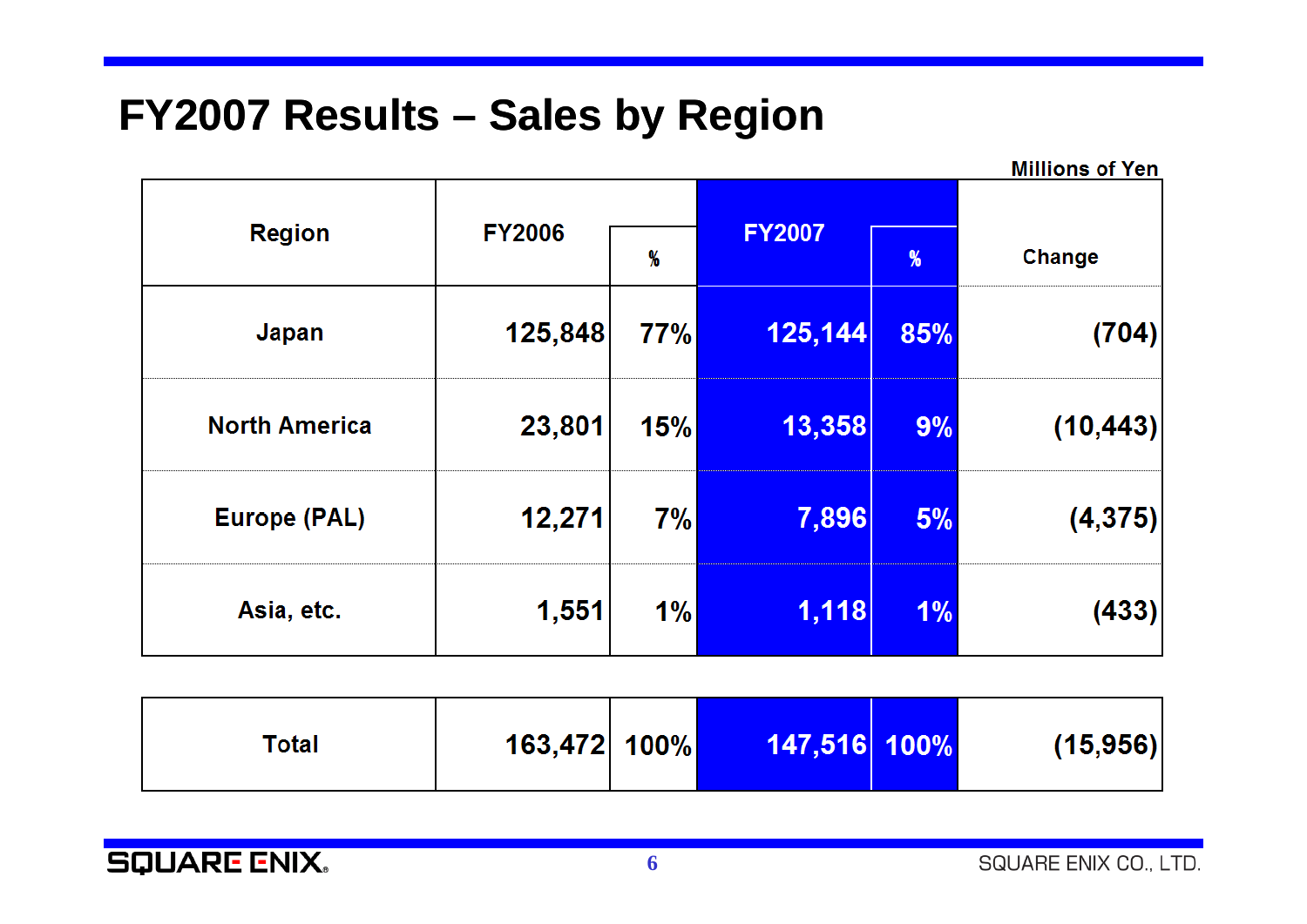### **FY2007 Results – Unit Sales**

**Thousand Units** 

|               | Japan | <b>North America</b> | Europe (PAL) | Asia, etc. | <b>Total</b> |
|---------------|-------|----------------------|--------------|------------|--------------|
| <b>FY2007</b> | 7,520 | 3,790                | 3,020        | 80         | 14,410       |
| %             | 52%   | 26%                  | 21%          | $1\%$      | 100%         |
| <b>FY2006</b> | 7,210 | 6,150                | 3,500        | 70         | 16,930       |
| %             | 43%   | 36%                  | 21%          | $0\%$      | 100%         |
|               |       |                      |              |            |              |

| 310<br>Change | (2, 360) | (480) | 10 | (2, 520) |
|---------------|----------|-------|----|----------|
|---------------|----------|-------|----|----------|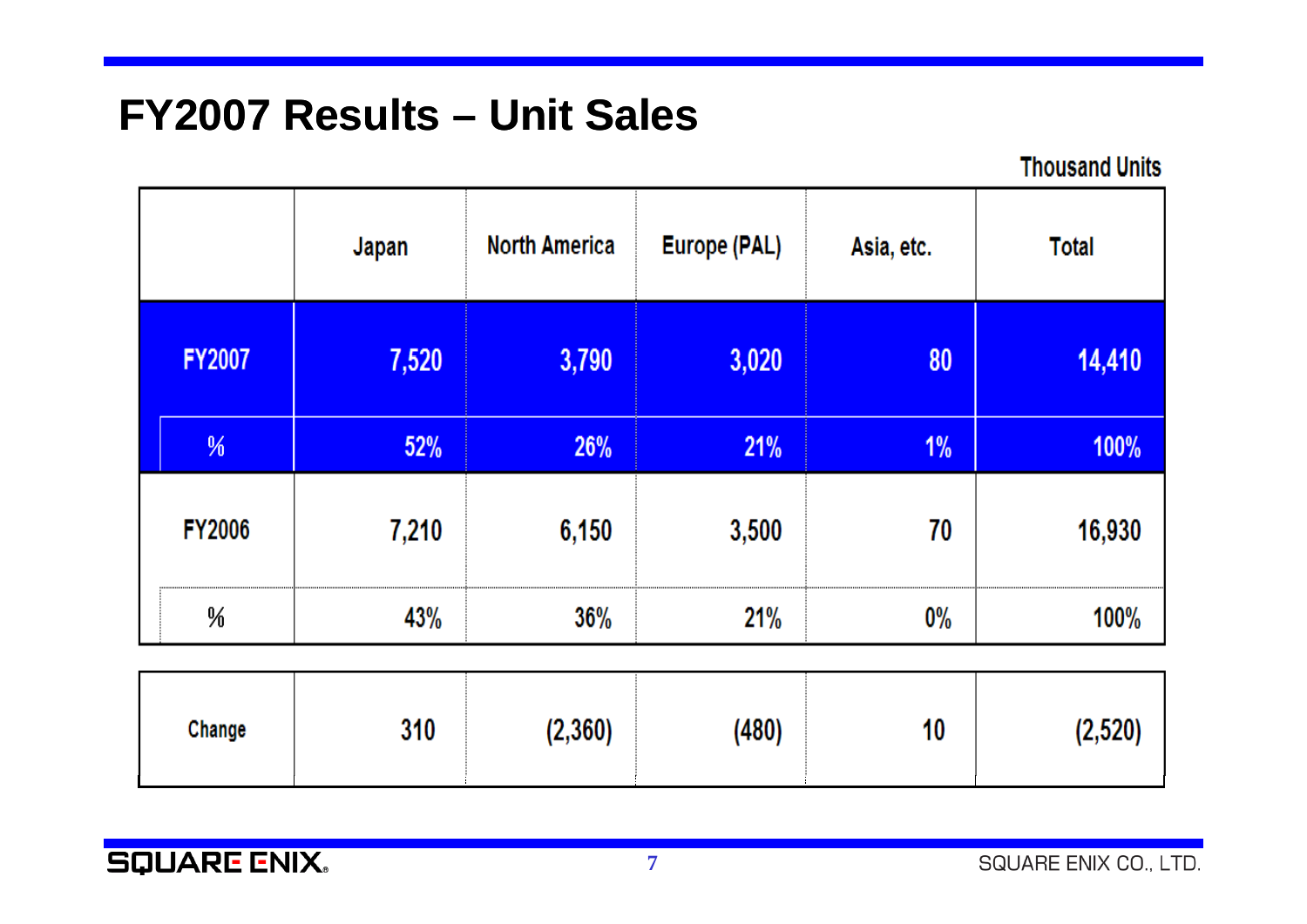## **2 FY2008 2. FY2008\* Projections**

**\*FY2008 = Fiscal Year Ending March 31, 2009**

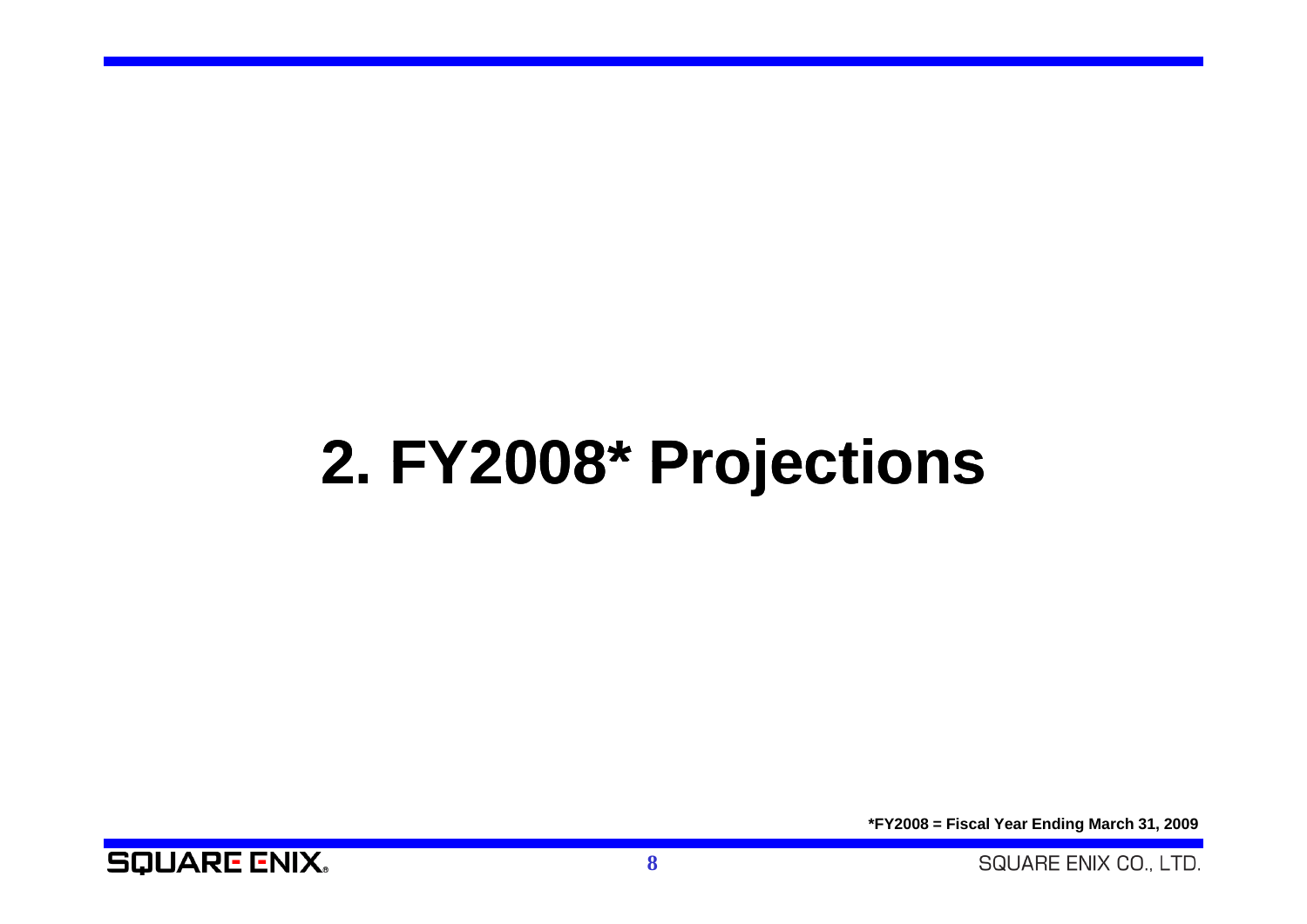### **FY2008 Projections - Consolidated**

Consolidated

**Millions of Yen** 

|                               | <b>FY2007</b> |      | <b>FY2008</b>       |                |        |
|-------------------------------|---------------|------|---------------------|----------------|--------|
|                               |               |      | <b>Prrojections</b> | $\%$           | Change |
| <b>Net Sales</b>              | 147,516       | 100% | 160,000             | 100%           | 12,484 |
| <b>Operating Income</b>       | 21,520        | 15%  | 21,000              | 13%            | (520)  |
| <b>Ordinary Income</b>        | 18,864        | 13%  | 20,000              | 13%            | 1,136  |
| Net Income                    | 9,196         | 6%   | 12,000              | 8%             | 2,804  |
| Depreciation and Amortization | 9,933         |      | 9,000               | $\blacksquare$ | (933)  |
| <b>Capital Expenditure</b>    | 6,952         |      | 7,000               | $\blacksquare$ | 48     |

#### Non-Consolidated

**Millions of Yen** 

|                               | <b>FY2007</b> |      | <b>FY2008</b>       |                |          |
|-------------------------------|---------------|------|---------------------|----------------|----------|
|                               |               |      | <b>Prrojections</b> | $\frac{a}{b}$  | Change   |
| <b>Net Sales</b>              | 72,271        | 100% | 70,000              | 100%           | (2, 271) |
| <b>Operating Income</b>       | 9,752         | 13%  | 4,000               | 6%             | (5,752)  |
| <b>Ordinary Income</b>        | 9,303         | 13%  | 4,000               | 6%             | (5, 303) |
| <b>Net Income</b>             | 5,211         | 7%   | 2,500               | 4%             | (2,711)  |
| Depreciation and Amortization | 4,718         |      | 3,800               |                | (918)    |
| <b>Capital Expenditure</b>    | 3,844         |      | 4,000               | $\blacksquare$ | 156      |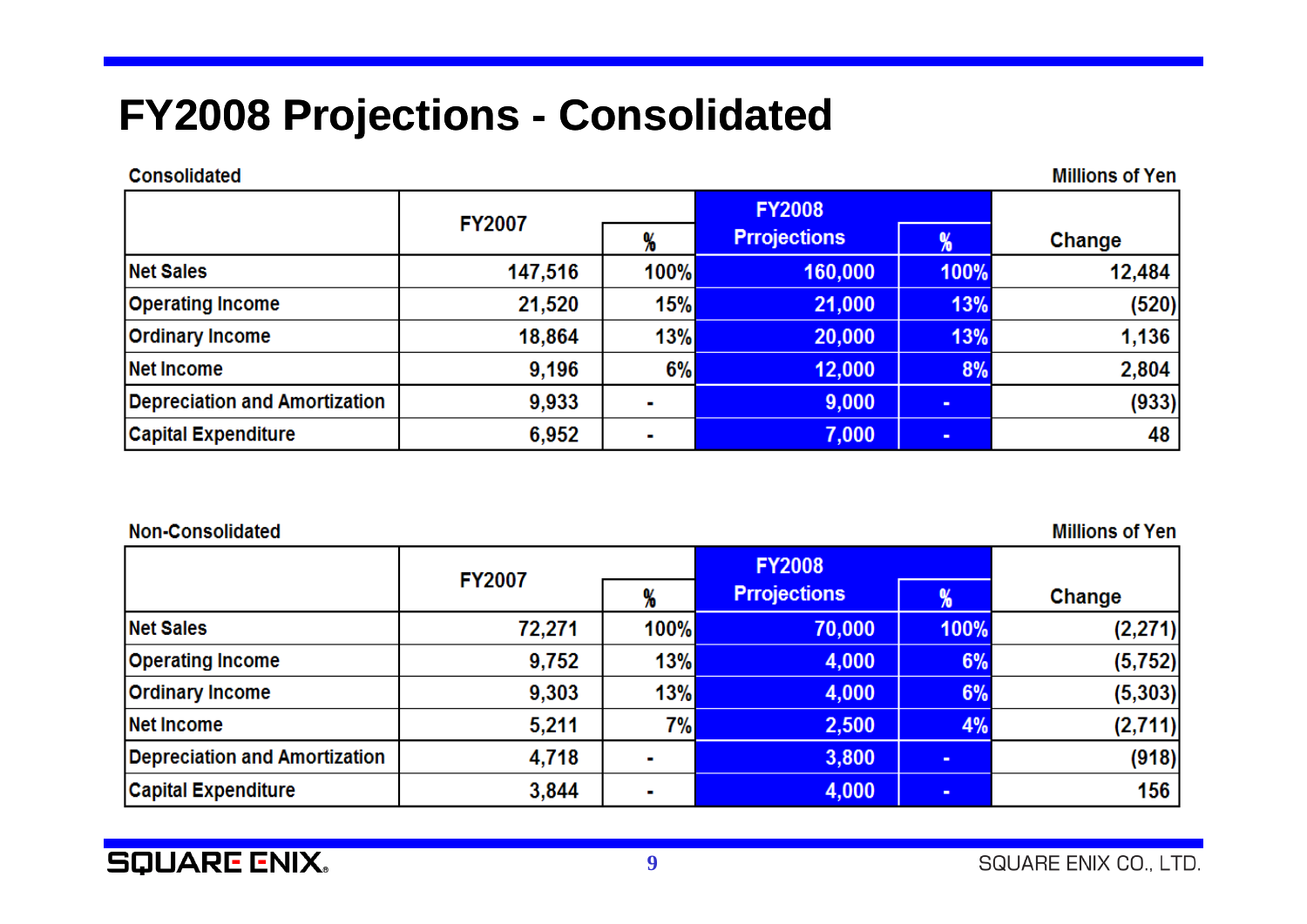### **FY2008 Full-Year Projections by Segment** - Consolidated

#### 1. FY2008 Projections

**Millions of Yen** 

|                           | Games<br>(offline) | Games<br>(online) | <b>Mobile Phone</b><br>Content | <b>Publication</b> | Amusement | <b>Others</b> | <b>Eliminations</b><br>or unallocated | Total   |
|---------------------------|--------------------|-------------------|--------------------------------|--------------------|-----------|---------------|---------------------------------------|---------|
| <b>Net Sales</b>          | 40,000             | 11,000            | 7,000                          | 10,000             | 82,000    | 11,000        | (1,000)                               | 160,000 |
| <b>Operating Expenses</b> | 32,500             | 6,000             | 4,000                          | 7,500              | 76,500    | 8,000         | 4,500                                 | 139,000 |
| <b>Operating Income</b>   | 7,500              | 5,000             | 3,000                          | 2,500              | 5,500     | 3,000         | (5,500)                               | 21,000  |
| <b>Operating Margin</b>   | 18.8%              | 45.5%             | 42.9%                          | 25.0%              | 6.7%      | 27.3%         |                                       | 13.1%   |

Exchange rate:USD1=JPY105.00, EUR1=JPY150.00, CNY1=JPY15.00

#### 2. FY2007 results

**Millions of Yen** 

|                           | Games<br>(offline) | Games<br>(online) | <b>Mobile Phone</b><br><b>Content</b> | <b>Publication</b> | <b>Amusement</b> | <b>Others</b> | <b>Eliminations</b><br>or unallocated | <b>Total</b> |
|---------------------------|--------------------|-------------------|---------------------------------------|--------------------|------------------|---------------|---------------------------------------|--------------|
| <b>Net Sales</b>          | 41,588             | 12,098            | 6,579                                 | 11,158             | 69,104           | 9,005         | (2,017)                               | 147,516      |
| <b>Operating Expenses</b> | 32,705             | 6,218             | 4,820                                 | 7,532              | 65,974           | 5,681         | 3,064                                 | 125,996      |
| <b>Operating Income</b>   | 8,882              | 5,880             | 1,758                                 | 3,626              | 3,129            | 3,324         | (5,082)                               | 21,520       |
| <b>Operating Margin</b>   | 21.4%              | 48.6%             | 26.7%                                 | 32.5%              | 4.5%             | 36.9%         |                                       | 14.6%        |

#### 3. Change  $(1-2)$

**Millions of Yen** 

|                           | Games<br>(offline) | Games<br>(online) | <b>Mobile Phone</b><br>Content | <b>Publication</b> | Amusement | <b>Others</b> | Eliminations<br>or unallocated | <b>Total</b> |
|---------------------------|--------------------|-------------------|--------------------------------|--------------------|-----------|---------------|--------------------------------|--------------|
| <b>Net Sales</b>          | (1,588)            | (1,098)           | 421                            | (1, 158)           | 12,896    | 1,995         | 1,017                          | 12,484       |
| <b>Operating Expenses</b> | (205)              | (218)             | (820)                          | (32)               | 10,526    | 2,319         | 1,436                          | 13,004       |
| <b>Operating Income</b>   | (1, 382)           | (880)             | .242                           | (1, 126)           | 2,371     | (324)         | (418)                          | (520)        |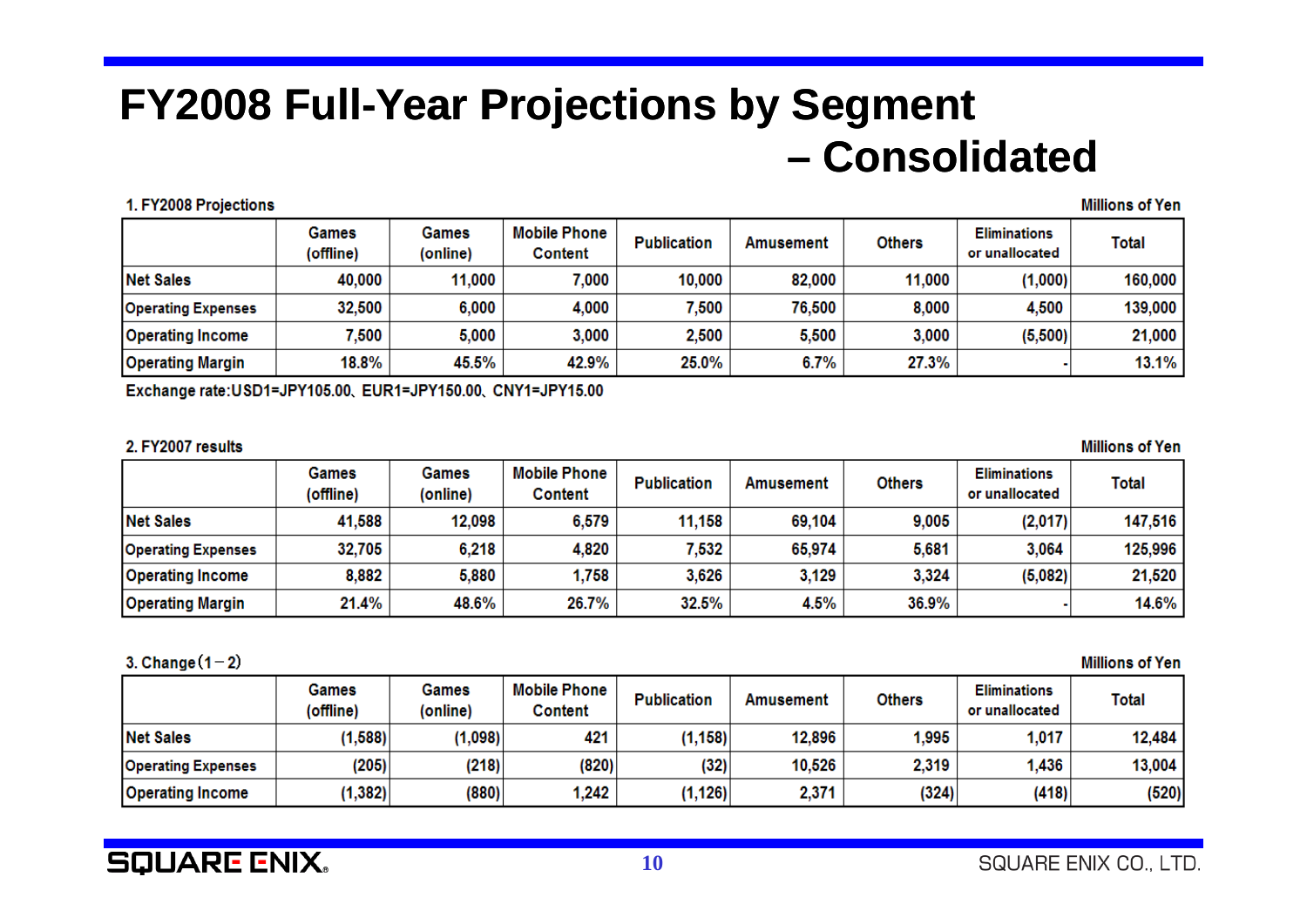### **FY2008 Projections – Unit Sales**

**Thousand Units** 

|                                     | Japan | <b>North America</b> | Europe (PAL) | Asia, etc. | <b>Total</b> |
|-------------------------------------|-------|----------------------|--------------|------------|--------------|
| <b>FY2008</b><br><b>Projections</b> | 6,600 | 2,700                | 2,200        |            | 11,500       |
| $\boldsymbol{\%}$                   | 57%   | 23%                  | 19%          | 0%         | 100%         |
| <b>FY2007</b>                       | 7,520 | 3,790                | 3,020        | 80         | 14,410       |
| %                                   | 52%   | <b>26%</b>           | 21%          | $1\%$      | 100%         |
|                                     |       |                      |              |            |              |

| (920)<br>Change | (1,090) | (820) | (80) | (2,910) |
|-----------------|---------|-------|------|---------|
|-----------------|---------|-------|------|---------|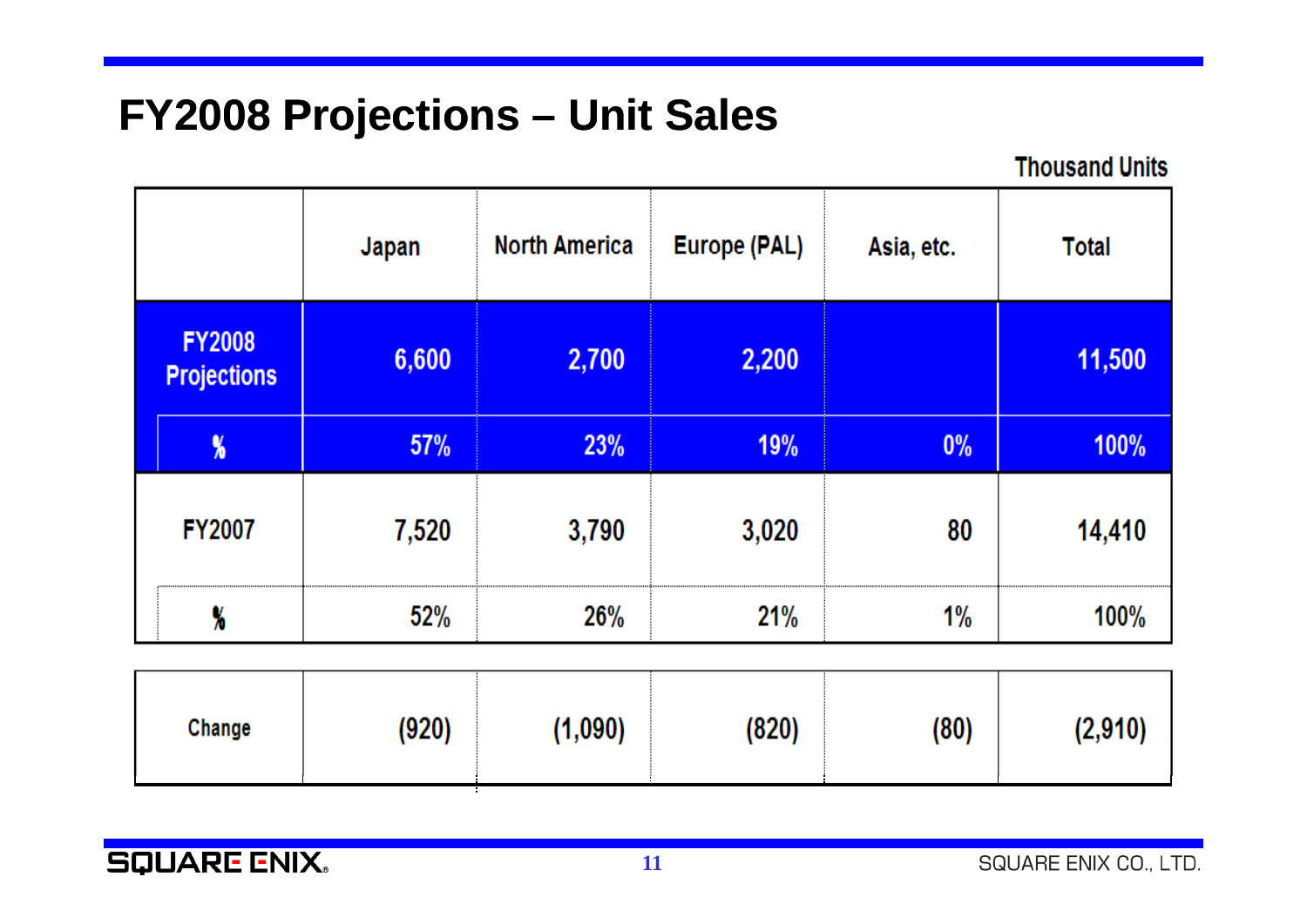### **Six-Months Projections by Segment** - Consolidated

#### 1. Six-Months ending September 31, 2008 Projections

**Millions of Yen** 

|                           | Games<br>(offline) | Games<br>(online) | <b>Mobile Phone</b><br>Content | <b>Publication</b> | Amusement | <b>Others</b> | <b>Eliminations</b><br>or unallocated | Total   |
|---------------------------|--------------------|-------------------|--------------------------------|--------------------|-----------|---------------|---------------------------------------|---------|
| <b>Net Sales</b>          | 13,000             | 5,000             | 3,500                          | 5,000              | 38,000    | 6,000         | (500)                                 | 70,000  |
| <b>Operating Expenses</b> | 14,200             | 2,500             | 2,300                          | 4,000              | 36,500    | 4,000         | 2,500                                 | 66,000  |
| <b>Operating Income</b>   | (1, 200)           | 2,500             | 1,200                          | 1,000              | .500      | 2,000         | (3,000)                               | 4,000   |
| <b>Operating Margin</b>   | $(9.2\%)$          | 50.0%             | 34.3%                          | 20.0%              | $3.9\%$   | 33.3%         |                                       | $5.7\%$ |

Exchange rate: USD1=JPY105.00, EUR1=JPY150.00, CNY1=JPY15.00

#### 2. Six-Months ended September 31, 2007 results

**Millions of Yen Mobile Phone Games Games Eliminations Publication Others Amusement** Total or unallocated (offline) (online) Content **Net Sales** 20.448 5.413 3.589 5,210 34,520 3.696  $(608)$ 72.271 **Operating Expenses** 16,300 2,549 2.926 3.534 33,170 2,362 1.673 62.518 **Operating Income** 4,147 2,864 663 1,676 1,349 1,334  $(2, 282)$ 9,752 **Operating Margin** 52.9% 18.5% 13.5% 20.3% 32.2% 3.9% 36.1%  $\sim$ 

#### 3. Change  $(1-2)$

|                           | Games<br>(offline) | Games<br>(online) | <b>Mobile Phone</b><br>Content | <b>Publication</b> | Amusement | <b>Others</b> | <b>Eliminations</b><br>or unallocated | <b>Total</b> |
|---------------------------|--------------------|-------------------|--------------------------------|--------------------|-----------|---------------|---------------------------------------|--------------|
| <b>Net Sales</b>          | (7, 448)           | (413)             | (89)                           | (210)              | 3,480     | 2,304         | 108                                   | (2, 271)     |
| <b>Operating Expenses</b> | (2, 100)           | (49)              | (626)                          | 466                | 3,330     | 1,638         | 827                                   | 3,482        |
| <b>Operating Income</b>   | (5, 347)           | (364)             | 537                            | (676)              | 151       | 666           | (718)                                 | (5,752)      |

**SQUARE ENIX.** 

#### 12

SQUARE ENIX CO., LTD.

**Millions of Yen**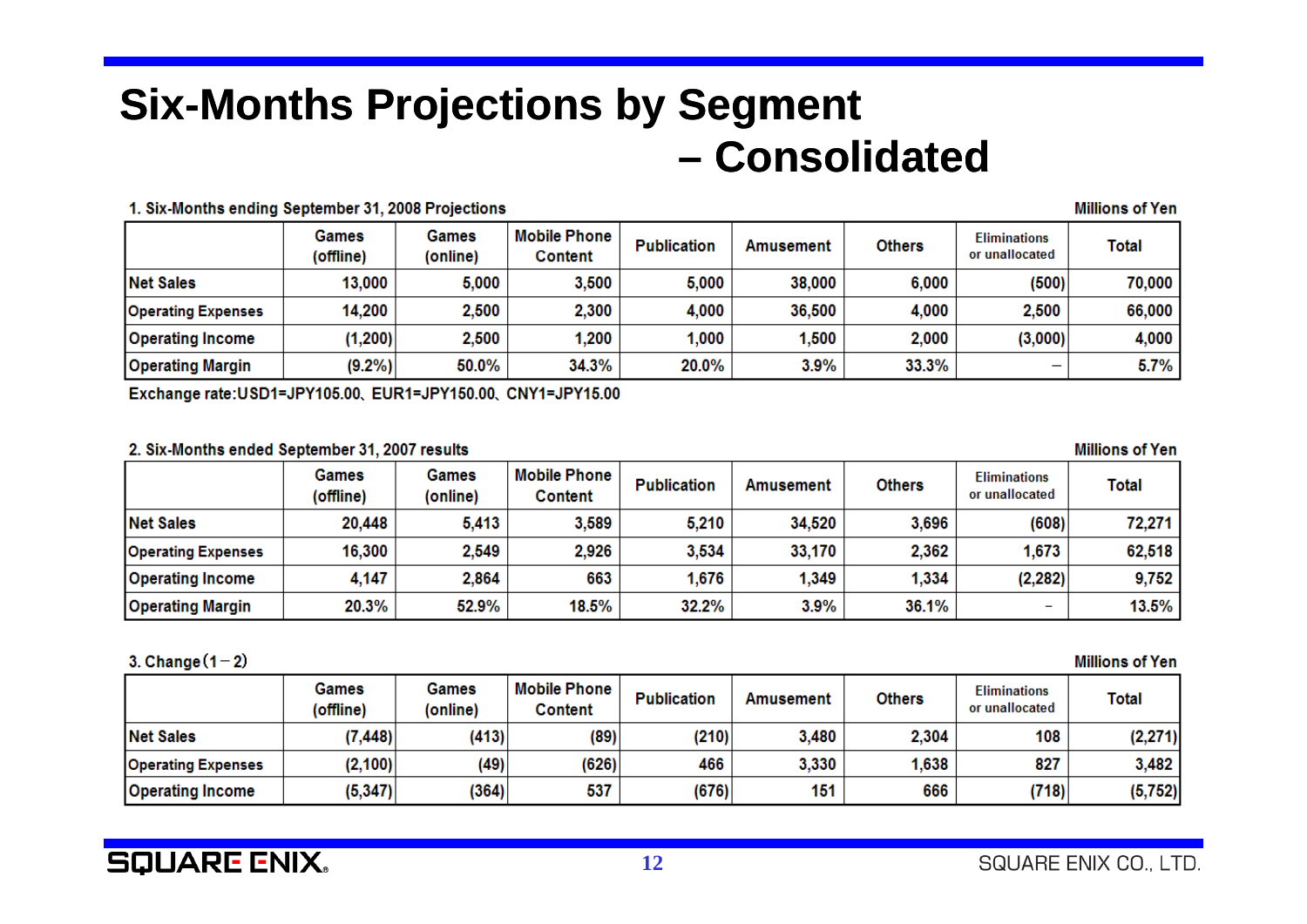## **3 Overview of Taito 3.**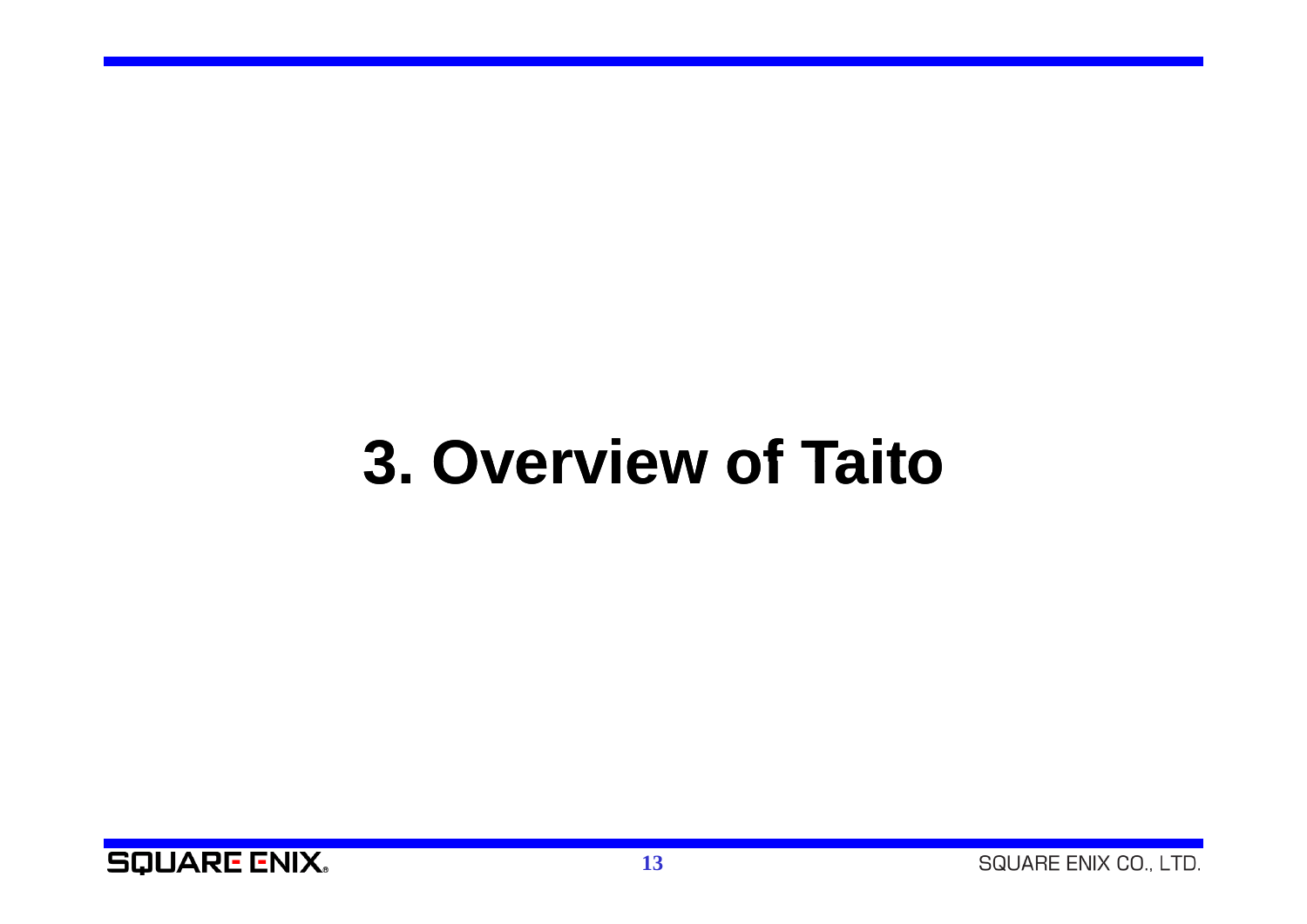## **Strategic Intent of the Taito Acquisition**

- **Revenue streams from amusement businesses**
- **Synergy with console game business**
	- –**Game design**
	- **User interface**
	- –**Physical point of contact with customers**
- **Financial stabilizer**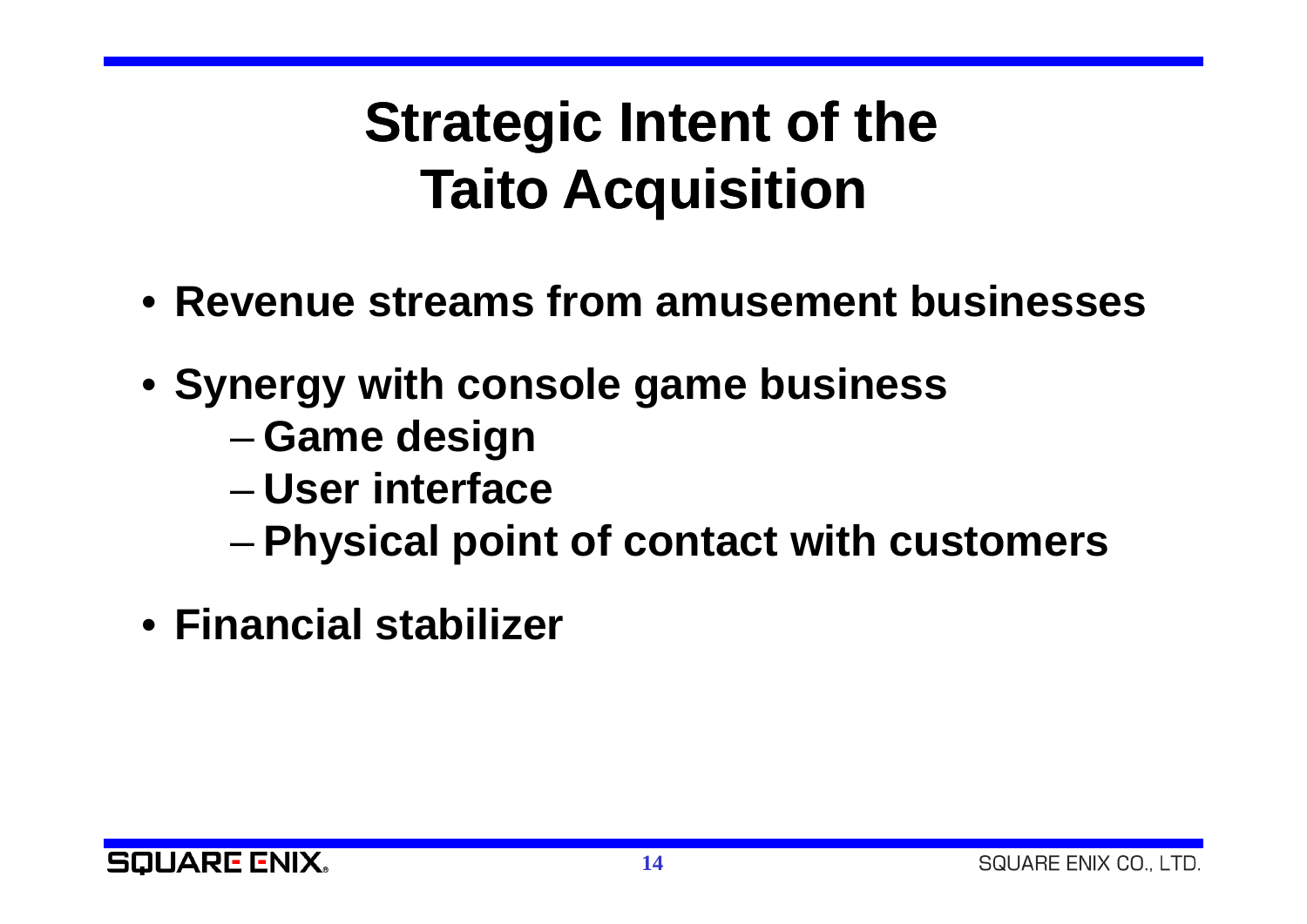### **Operating Income by Business Segment of Taito**

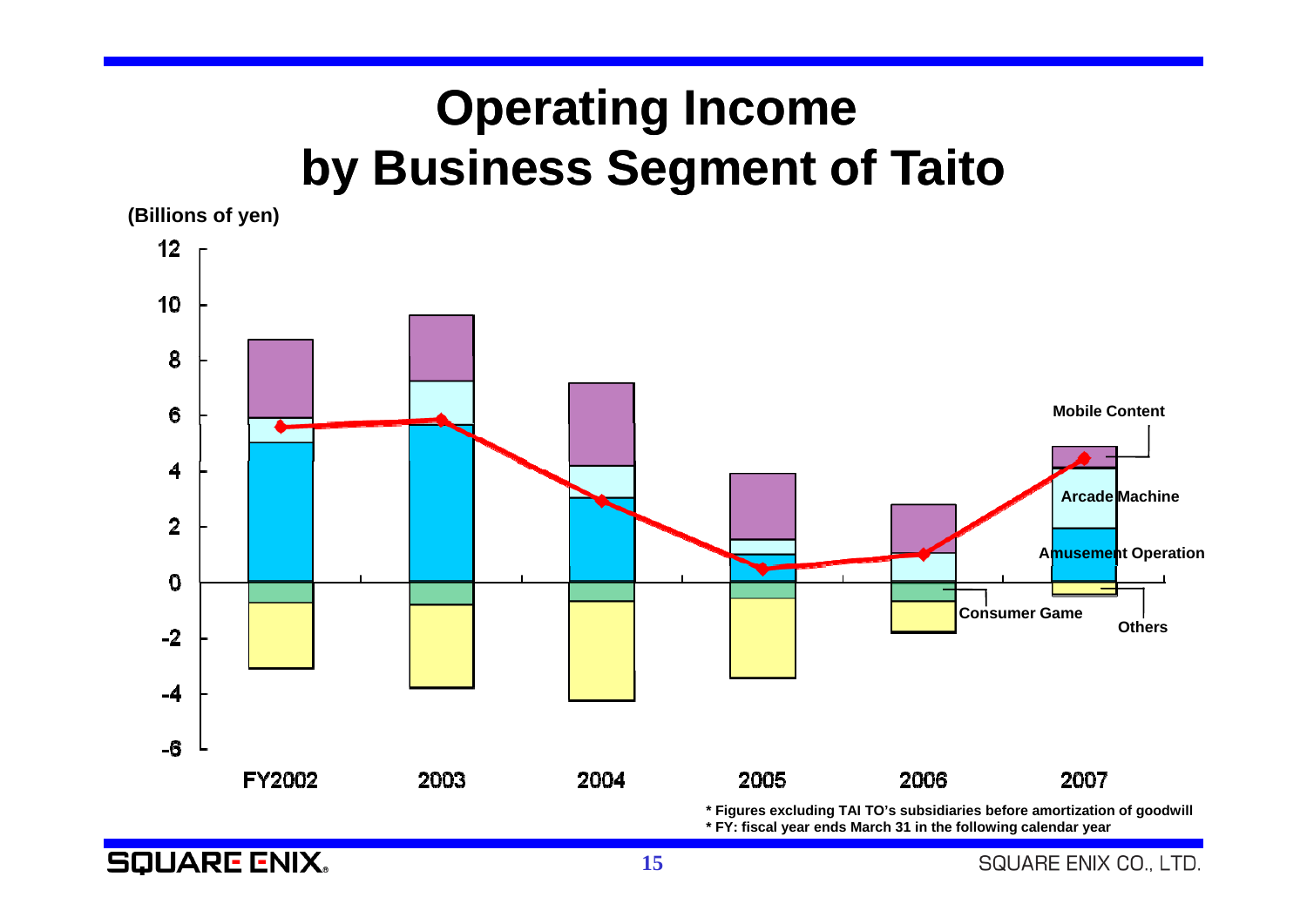#### **Game Arcade Operation Year-to-year Comparison of Monthly Revenues from Existing Outlets**

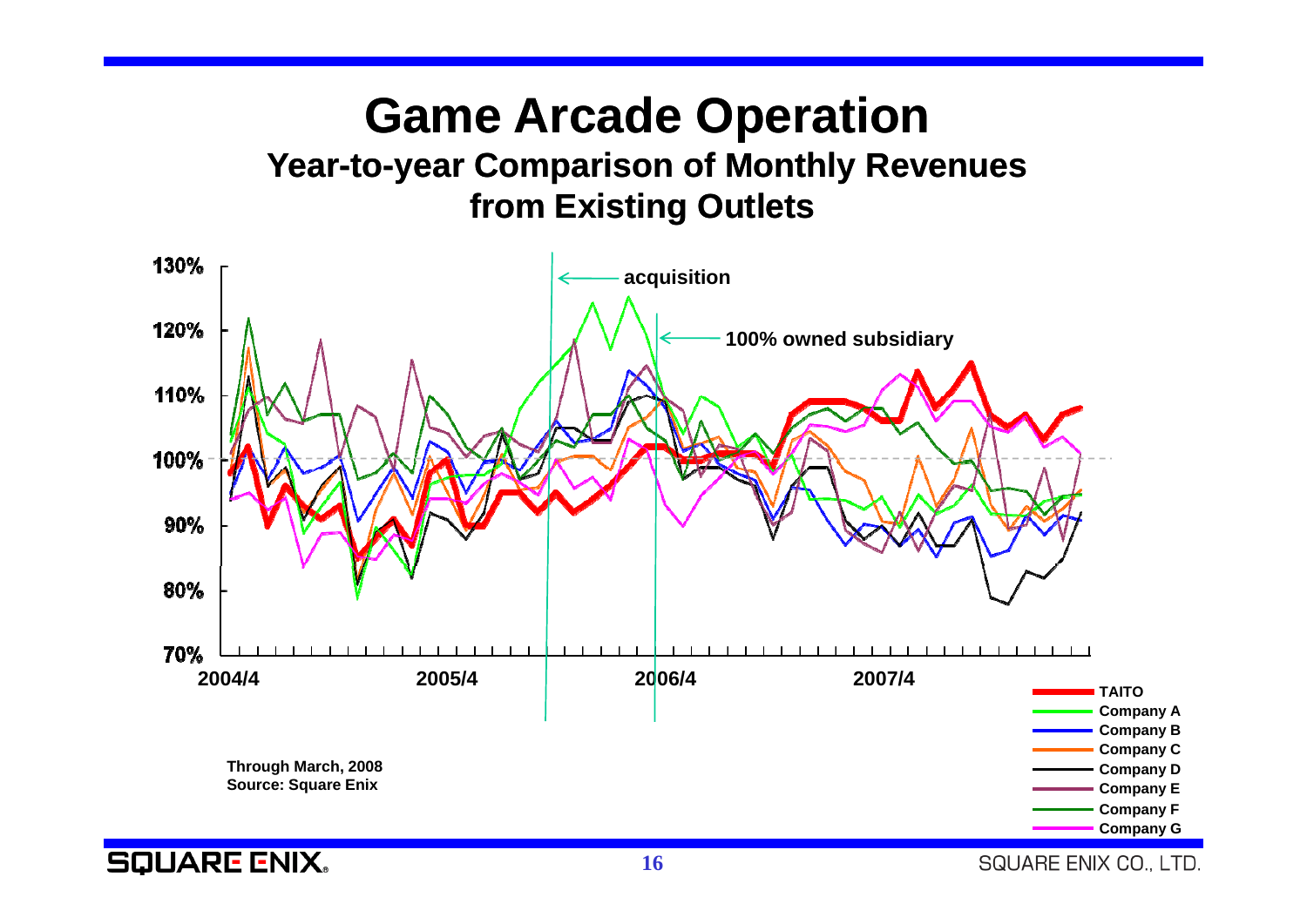## **4. Challenges and Progress toward FY2010\* and beyond**

**\*FY2010 = Fiscal Year Ending March 31, 2011**

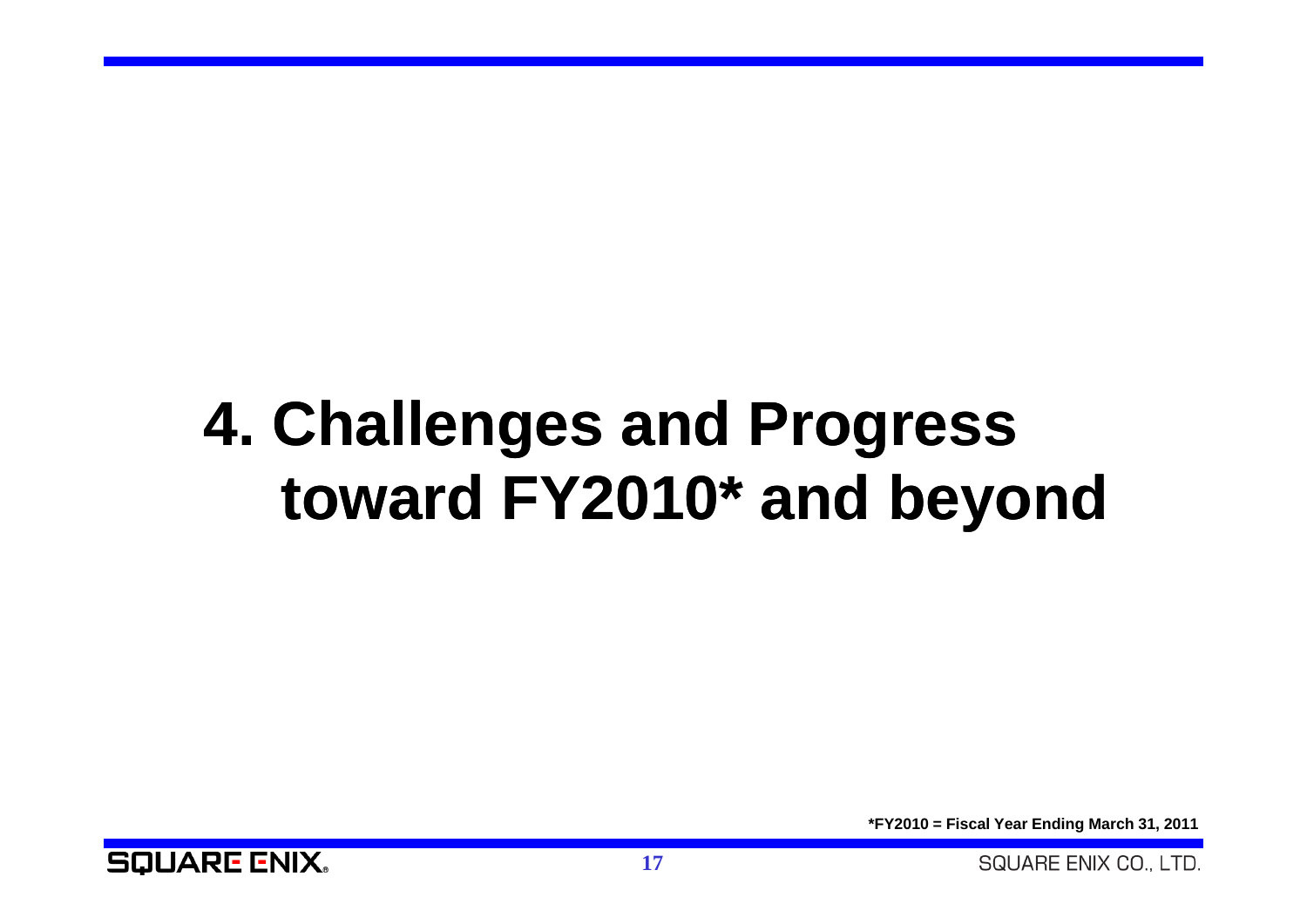## **Development of the Video Game Industry**

**Phase 1 1975 ~ 2000**Monopolistic, Vertically Integrated

- **Phase 2 2000 ~ 2010Multi-polarized, Networked**
- **Phase 3 2010 <sup>~</sup>Convergence of Media and Content Markets**

**\*With an accuracy of**  ± **5 year**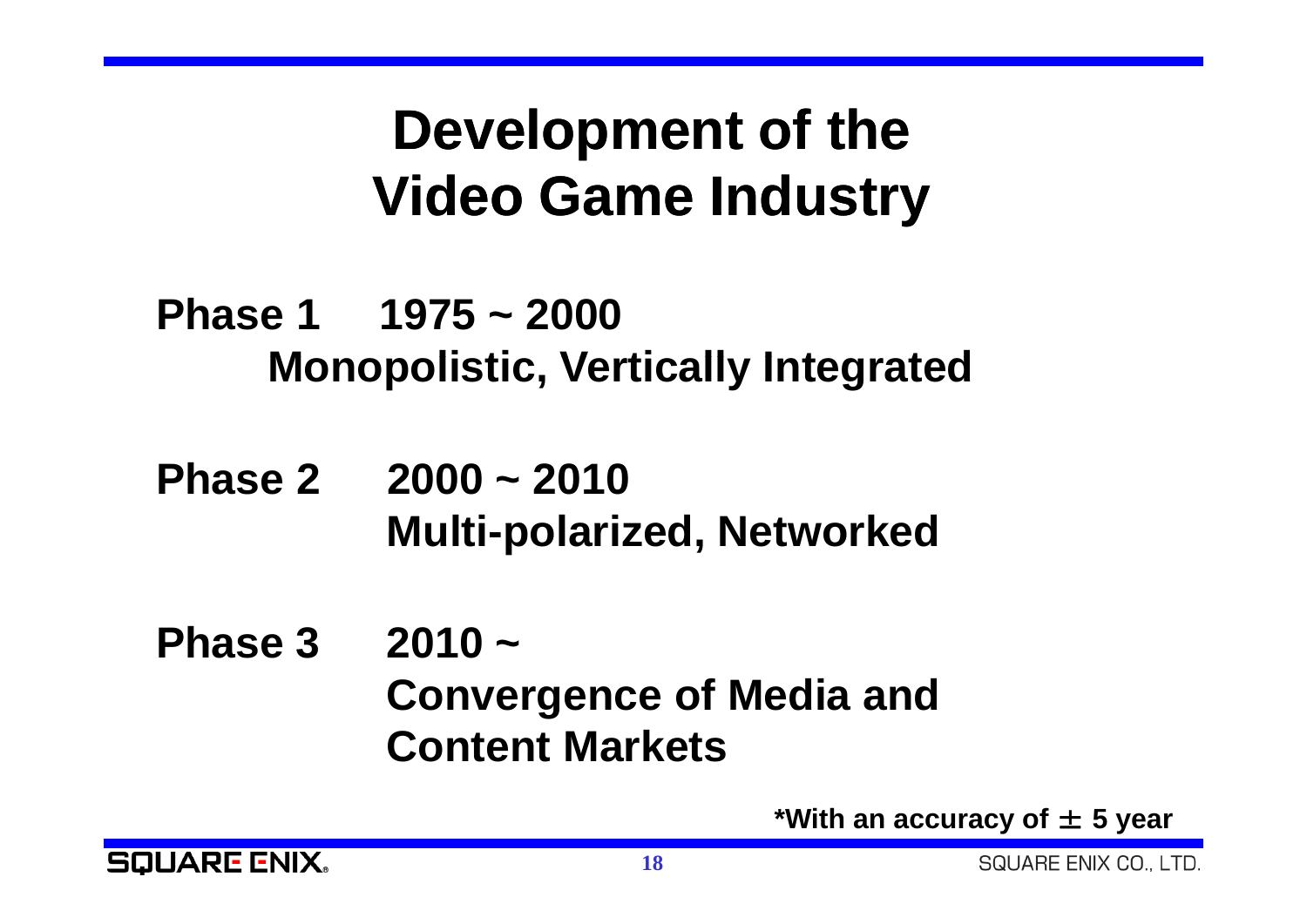

**(Billions of yen)**

**\* Figures before 2004 are the total figures of former ENIX and former SQUARE. Figures for former SQUARE from 1991 through 1993, and for former ENIX for 1991 and 1996 through 2001 are non-consolidated basis.**

**\* FY: fiscal year ends March 31 in the following calendar year**

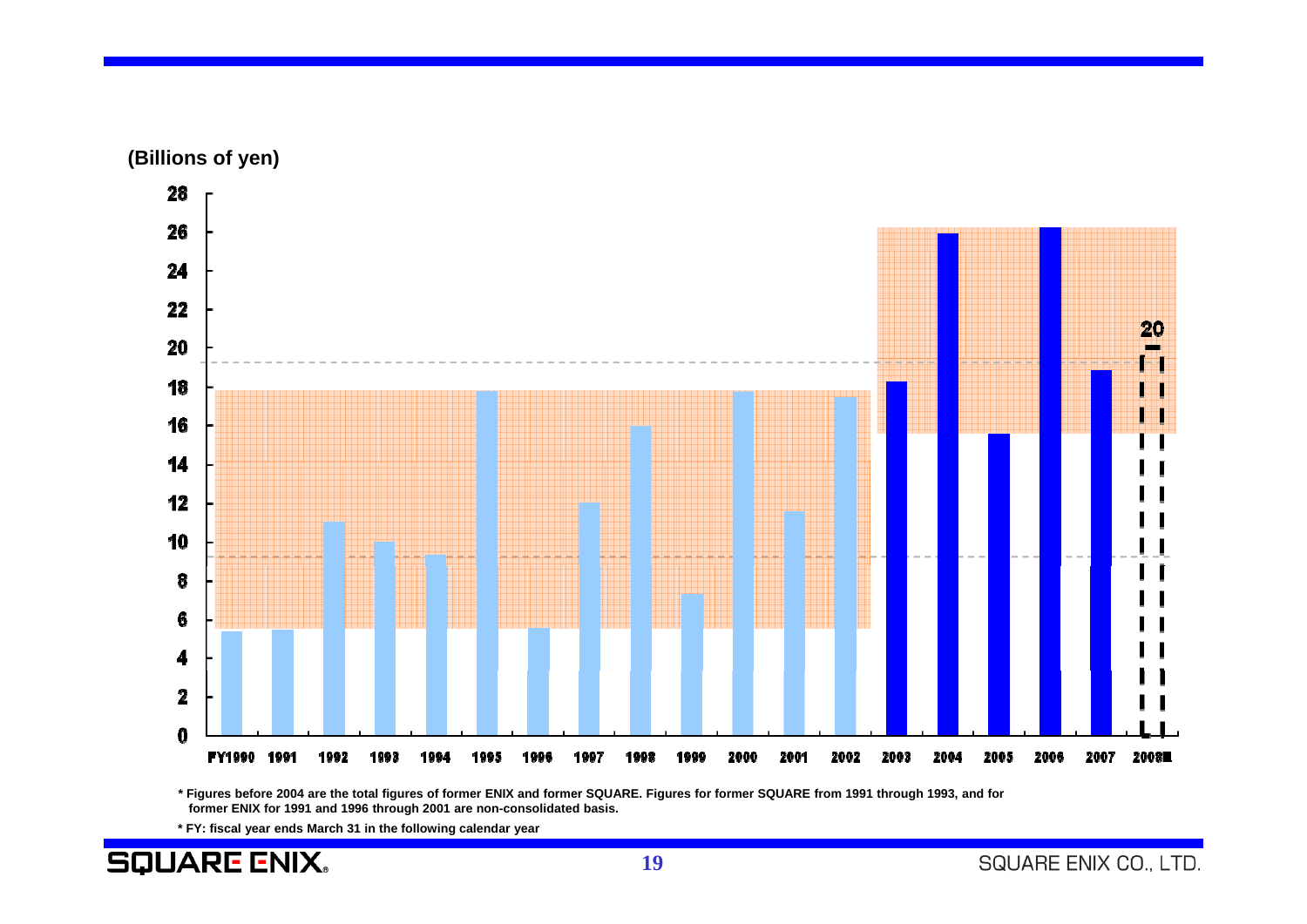### **Challenges to Address for FY2010 (Outset of Phase 3) and Beyond**

- **Enhance Content Creation Capabilities**
- **Promote Global Presence**-\_\_\_\_\_\_\_\_\_\_\_\_\_\_\_\_\_\_\_\_\_\_\_\_
- **Foster Strong and Flexible Corporate Culture**
- **Exceed the Critical Mass (Recurring Income ¥50** <sup>±</sup>**10 billion at minimum)**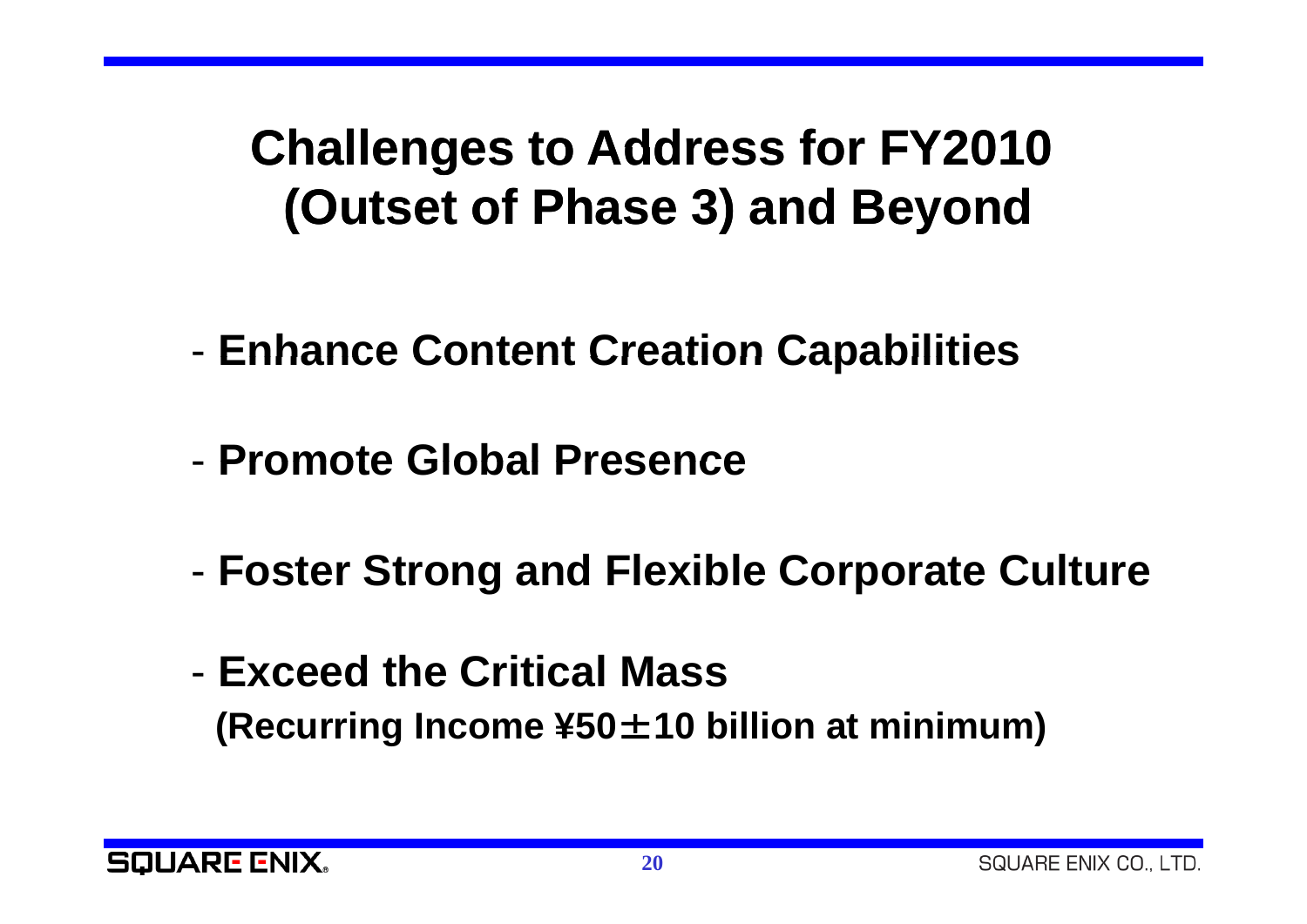### **Mid-term Financial Target**

**Millions of Yen** 

|                                    | <b>FY2003</b> | 2004     | 2005             | 2006    | 2007    | 2008E   | 2010E                   |
|------------------------------------|---------------|----------|------------------|---------|---------|---------|-------------------------|
| <b>Games (Offline)</b>             | 16,404        | 19,649   | 9,590            | 16,348  | 8,882   | 7,500   | 20,000                  |
| <b>Games (Online)</b>              | 2,348         | 4,986    | 5,907            | 6,767   | 5,880   | 5,000   | 10,000                  |
| <b>Mobile Phone Content</b>        | 1,159         | 1,738    | 726              | 3,013   | 1,758   | 3,000   | 3,000                   |
| <b>Publication</b>                 | 3,180         | 3,411    | 2,866            | 3,603   | 3,626   | 2,500   | 4,000                   |
| <b>Others</b>                      | 1,027         | 782      | 2,007            | 1,311   | 3,324   | 3,000   | 1,000                   |
| <b>Eliminations or Unallocated</b> | (4, 722)      | (4, 131) | (4, 457)         | (4,776) | (5,082) | (5,500) | (5,000)                 |
| <b>Sub Total (SQUARE ENIX)</b>     | 19,398        | 26,438   | 16,640           | 26,267  | 18,388  | 15,500  | 25,000<br>$\sim$ 35,000 |
| <b>Amusement</b>                   | $*5,823$      | $*2,907$ | (1, 170)<br>*905 | (351)   | 3,129   | 5,500   | 5,000<br>~15,000        |
|                                    |               |          |                  |         |         |         |                         |
| <b>Operating Income</b>            | 19,398        | 26,438   | 15,470           | 25,916  | 21,520  | 21,000  |                         |

| <b>Recurring Income</b> | 18,248 | 25,901 | 15,547 | 26,241 | 18,864 | 20,000 |  |
|-------------------------|--------|--------|--------|--------|--------|--------|--|

**\* Operating income of TAITO before acquisition**